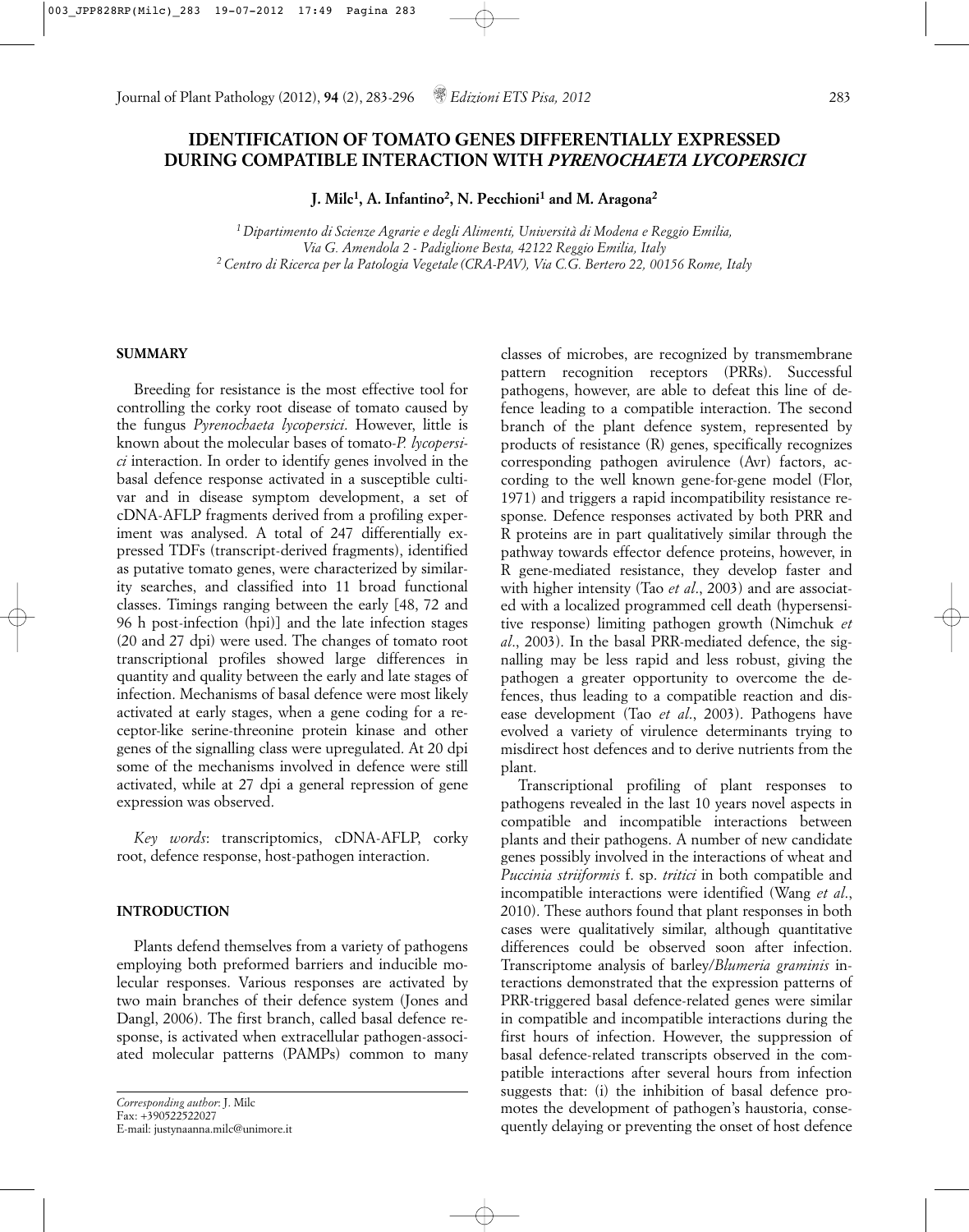responses (Caldo *et al*., 2006); (ii) host-specific resistance could have evolved from the ability of plants to prevent the pathogen from suppressing the plant's basal defence (Caldo *et al*., 2004).

Pathogenic fungi can be divided in biotrophs, necrotrophs and hemibiotrophs. Biotrophic pathogens obtain nutrients from living host tissue, while necrotrophic ones feed on dead or dying cells. Many others, the so-called hemibiotrophs, act as both biotrophs and necrotrophs, depending on the stages of their life cycle (Glazebrook, 2005; Spoel *et al*., 2007). A study on both compatible and incompatible interaction of Arabidopsis and *Golovinomyces cichoracearum* (former *Erysiphae cichoracearum*), constituted an important step towards understanding the molecular mechanisms involved in the establishment of compatible interactions with obligate biotrophs. Transcript profiling experiments indicated that gene expression changes in response to infection might support fungal nutrition by promoting alterations in host metabolism (Fabro *et al*., 2008). In fact, under conditions leading to compatibility, in the obligate biotrophic interaction of *Uromyces fabae* with its host *Vicia faba*, global gene expression analysis revealed significant changes in host gene expression, not only in the immediate vicinity of the primary infection but also in some distant organs, like stems and roots (Wirsel *et al*., 2001). Except for these reports, however, few studies have examined plant defence programs and global host metabolic features leading to the establishment of compatibility; a plethora of other studies have dealt with incompatible interactions.

Tomato corky root rot (CRR), caused by the hemibiotrophic fungus *Pyrenochaeta lycopersici*, is a soilborne disease that represents a serious concern for many tomato-growing areas, including major producers such as China, USA, Italy and Japan, both in the greenhouse and in the field. CRR causes progressive deterioration of the entire root system. Initially, infected roots develop necrotic lesions that continue to expand until small roots are rotted, while larger roots get thicker and darker. In the advanced stages of infection, typical corky lesions develop exposing the vascular bundles and limiting the uptake of water and nutrients. As a result, plants become stunted and suffer severe fruit yield losses (Last and Ebben, 1966; Goodenough and Maw, 1973; Pohronezny and Volin, 1991).

Although the majority of cultivated tomato varieties are susceptible to the fungus, resistance occurs in several wild relatives. For instance: (i) a CRR resistance gene from *Solanum glandulosum* with a low degree of dominance was reported (Hogenboom, 1970); (ii) the resistance of *S. habrochaites*, mediated by a single dominant gene, was used for resistant rootstock development (Smith and Proctor, 1965); (iii) the recessive *pyl* gene was introgressed from *S. peruvianum* into a *S*. *lycopersicum* background (Laterrot, 1983) and two tomato cultivars, Mogeor and Moboglan, were obtained (Laterrot, 1987). The *pyl* gene was then mapped to the tip of the short arm of chromosome 3 of tomato (Doganlar *et al*., 1998). However, the molecular bases of the tomato resistance/tolerance to *P. lycopersici* are still unknown. Recently, a cDNA-AFLP based approach was chosen for the identification of fungal genes differentially expressed in a compatible interaction of tomato with *P. lycopersici* (Aragona and Infantino, 2008). With the present work, the study of the cDNA-AFLP transcriptional profiles was continued in order to identify and characterize the tomato counterpart, and to further understand the mechanisms that underlie this compatible interaction.

### **MATERIALS AND METHODS**

**Sequence analysis.** A total of 673 putatively differentially expressed transcripts were obtained from the cDNA-AFLP experiment (Aragona and Infantino, 2008). Briefly, young tomato plants (second leaf stage) of cv. Corbarino, grown in greenhouse at 28°C, were inoculated by dipping for 60 sec the entire roots in a homogenate of ISPaVe ER-1211 *P. lycopersici* isolate grown on potato dextrose agar (PDA), then transplanted in pots containing sterile vermiculite and maintained in a greenhouse until evaluation. Control plants were treated similarly but their roots were dipped in PDA without the fungus. For cDNA-AFLP analysis, the taproots were sampled and total RNA was extracted using the RNeasy midi kit (Qiagen, Germany) at five times ranging between the early [48, 72 and 96 h post-infection (hpi)] to the late infection stages (20 and 27 dpi). The cDNA-AFLP protocol applied (Breyne *et al*., 2003) was as follows: double stranded cDNA was synthesized from 200 µg total RNA, digested with *Bst*YI and the 3' ends were captured on streptavidin magnetic beads (DynaI). After digestion with *Mse*I, the released fragments were ligated to *Bst*YI and *Mse*I adapters. After preamplification, a 1:20 (v/v) dilution was amplified with 32 selective primer combinations, carried out with two selective bases on the *Bst*YI primer and one selective nucleotide on the *Mse*I primer. In each combination, one of the primers was labeled with  $33P-\gamma$ -ATP for detection. Amplified fragments were separated in 6% polyacrylamide gels and the bands corresponding to expressed transcripts were visualized after autoradiography. Four hundred and nine bands that were present only in control samples, or whose intensity in controls was higher than in inoculated samples, were classified as downregulated; 264 bands present only, or with higher intensity, in infected samples were classified as upregulated. The upregulated transcript-derived fragments (TDFs) corresponding to infected samples, thus of plant and fungal origin, had been sequenced in a previous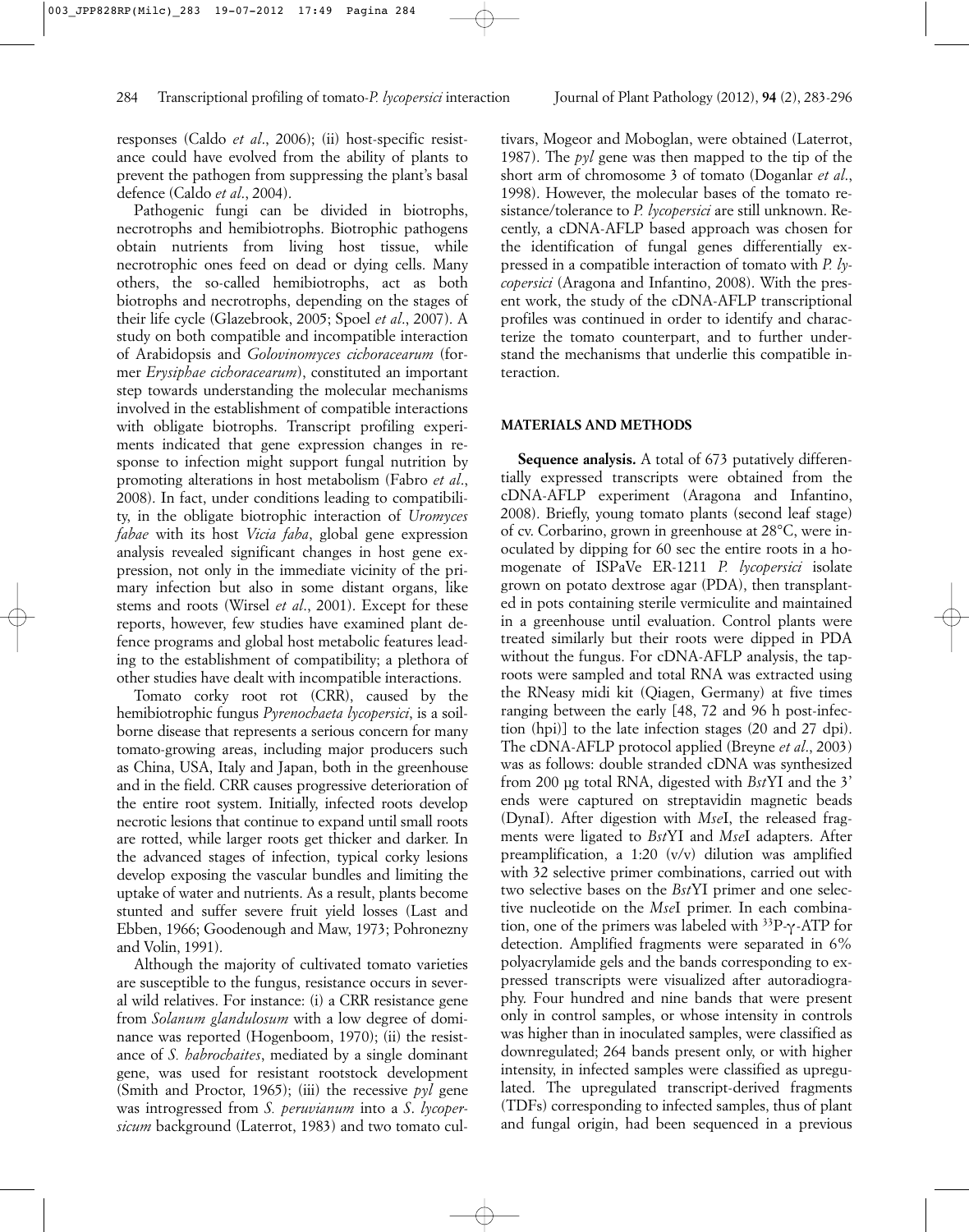work by Aragona and Infantino (2008), giving origin to 216 good quality sequences. These authors had focused on the fungal genes expressed during the interaction with tomato, while TDFs corresponding to plant genes had not been further analysed. The downregulated TDFs were sequenced in the present work; eight already sequenced, randomly chosen, upregulated TDFs were also re-sequenced for confirmation.

Sequence information was obtained either by direct sequencing of the re-amplified PCR products using the selective primers, or after cloning into pGEM-T Easy (Promega, USA) and transformation into CaCl<sub>2</sub> competent *Escherichia coli* DH5a cells. In the latter case, five independent clones per fragment were amplified using T7 and SP6 primers. When fragments of homogeneous size were obtained, one clone out of five was selected. Sequencing was performed on the ABI Prism 3730 (Applied Biosystems, USA) using ABI Prism™ BigDye v3.1 Terminator Cycle Sequencing kit (Applied Biosystems, USA) and sequence analysis was done using the Sequence Scanner Software v1.0 (Applied Biosystems, USA). Good quality sequences were obtained for 157 downregulated TDFs, while the eight re-sequenced upregulated TDFs nucleotide sequences were compared for similarity with the previously obtained upregulated dataset. After excluding the short reads (<60 bp), 154 out of 157 downregulated and 199 out of the previously obtained 216 upregulated TDFs (in total 353) were analysed for similarity, using BLAST sequence alignment tools (Atschul *et al*., 1997), for identifying tomato genes differentially expressed during the interaction with *P*. *lycopersici*. Sequences were evaluated for homology to other gene/protein sequences using BLASTx and/or BLASTn against the following databases: UniProt (http:// www.uniprot.org/), DFCI gene index for tomato and potato (http://compbio.dfci.harvard. edu/tgi/), Sol Genomics Network (SGN) (http://solgenomics.net/), and NCBI (http://www.ncbi.nlm.nih.gov/).

The Cogeme database (http://cogeme.ex.ac.uk) was additionally used to identify and exclude any putative fungal sequence from analysis of the upregulated dataset. The following criteria were adopted: e-value cut-off  $\langle e^{-10}$ ; sequence identity cut-off  $>80\%$ . After BLAST similarity search, the annotated tomato sequences were manually assigned to broad functional classes as described by Polesani *et al*. (2010) on the basis of literature evaluation and gene ontology. UniProt gene ontology was taken when available; if not, the data from the DFCI tomato/potato gene indices and the SGN databases were used. Defence-related genes were functionally classified as resistance, secondary metabolism, stress response, and cell wall. The other functional classes were as follows: signal transduction, transport, proteolysis, metabolism, electr/energy, and cell component. Differentially expressed genes that exhibited similarity to tomato/potato/plant genes annotated as unknown or with unknown gene ontology were classified under the class unknown and uncharacterized. Classification calls for genes that could fit multiple functional classes were attributed giving priority to the classes with direct or indirect involvement in defence responses.

**Validation of differentially expressed transcripts by RT-PCR analysis.** Artificial inoculation of roots was repeated, and the cDNA-AFLP data for six TDFs corresponding to tomato transcripts with different expression patterns were validated. Two genes modulated during all timings (one up- and one downregulated), two genes modulated only in the later stages of infection (one upand one downregulated) and two genes upregulated during all early timings and at 20 dpi were chosen and validated. Semi-quantitative RT-PCR was conducted on total RNA extracted from roots inoculated with the fungus and from non inoculated controls, retrotranscribed using the Superscript II reverse transcriptase (Invitrogen, USA). To remove genomic DNA from RNA preparations, total RNA was treated with RNase-free DNase (Promega, USA). First strand cDNA was amplified with 0.3 µM specific primers. Primer pairs for the selected TDFs were designed on cDNA sequences; primers for actin used for normalization as the constitutive control gene were designed on tomato actin gene sequence GI:1498365 (left primer: CAGCAACTGGGAT-GATATGG; right primer: ATTTCCCGTTCAGCAGT GGT). All primers were designed using Primer 3 software (Rozen and Skaletsky, 2000) available at http://frodo.wi.mit.edu/primer3.

## **RESULTS**

The homology search of the entire set of 353 downand upregulated TDFs conducted in the present work enabled the identification and annotation of 247 putative tomato sequences. The number of downregulated tomato genes (143) was higher than that of the upregulated genes (104). All putative genes were assigned to 11 broad functional classes as described by Polesani *et al.* (2010).

Being the present work aimed at the identification of differentially expressed tomato genes, all TDFs putatively classified as *P. lycopersici* genes, the 36 sequences unclassified because of the high similarity to both fungus and plant transcripts, as well as the 38 sequences for which no match was found were excluded from further bioinformatic analysis. As to the eight upregulated TDFs, re-sequenced for validation, the nucleotide sequence data fully confirmed previous results. The highest number of differentially expressed transcripts was identified in the late stages, while early induced genes were significantly less (Fig. 1).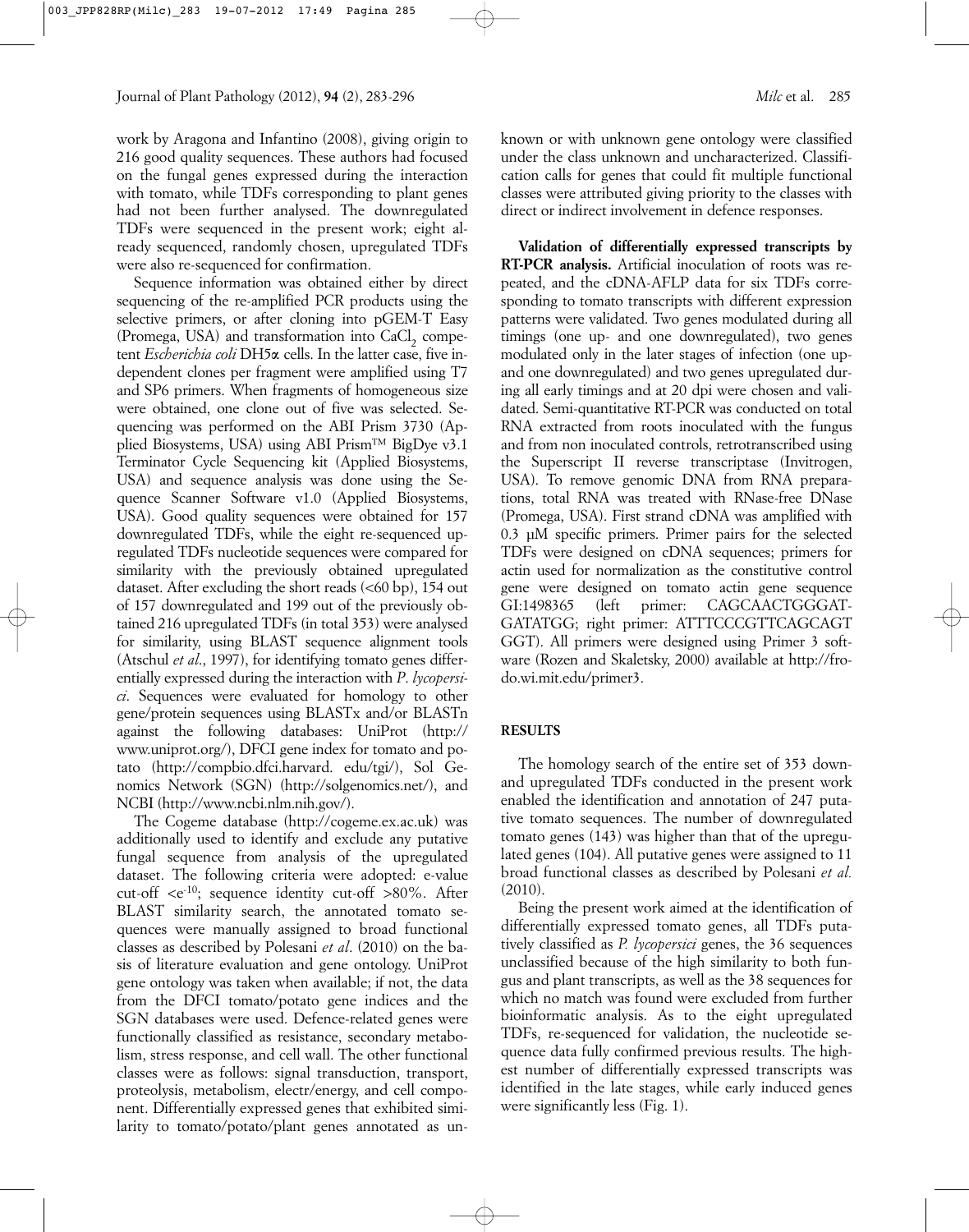**Plant genes modulated at the early stage of infection.** Only 19 out of a total of 247 transcripts classified as tomato genes were modulated in the early stages of infection. Among these, seven were exclusively "early" genes, while 12 were also detected as modulated in the late stages of the infection. As shown in Fig. 1, that summarizes the distribution of the "early" and "late" genes among functional classes, the "early" genes belong to only 8 of 11 functional classes. Table 1 reports the putative annotations of early-induced genes. Only two of them, namely a gene coding for cytochrome P450-like protein classified as electr/energy and an uncharacterized putative protein were repressed during all early timings, the former being downregulated also during the later stages of infection (20 and 27 dpi). Interestingly, most of the remaining 17 upregulated genes belonged to signal transduction (6), metabolism (4) and stress response (3) classes (Fig. 1 and Table 1).

At 48 hpi, nine genes were induced and only one of them, encoding the glycine-rich protein LeGRP1, was not modulated at later timings. The remaining eight were induced also at other stages; not only at 72 and 96 hpi, but also in advanced phases of infection. Interestingly, two genes, coding for a putative receptor-like serine-threonine protein kinase and a glutathione S-transferase, respectively, were induced over the entire infection course. Seven genes were newly induced at 72 h and four of them, coding, respectively, for a protease inhibitor, a GTP-binding protein, a 14-3-3 protein and the tRNA synthetase class I (C) family protein, were only transiently induced at this time point (Table 1). Only one gene, coding for a peroxidase classified as stress response, was newly induced at 96 hpi and remained induced over throughout.

**Plant genes modulated at the late stages of infection.** The largest number of transcripts (240) was modulated in cv. Corbarino at the late infection stage. Twelve of these genes were modulated already at the earlier stages of infection, while 228 were exclusively modulated at a later stage. The distribution of the 240 genes among the 11 functional classes is summarized in Fig. 1. At the later stages of infection, the five classes with the highest number of modulated genes were those denoted as metabolism (27.5%), unknown and uncharacterized (17.5%), signal transduction (16.5%), stress response (9.5%) and transport (9%). Signal transduction and metabolism, the two most modulated classes at the early infection stage, ranked third and first at the late stages (Fig. 1).

Fig. 2 highlights the different behaviour of tomato in this compatible interaction during the last two timings: a larger number of genes was modulated at 27 than at 20 dpi, the majority of the genes were repressed (134) and only 49 were induced. By contrast, the situation was opposite at 20 dpi, the majority of the genes being induced (80) while only nine were repressed. At 20 dpi, metabolism, signal transduction and unknown and uncharacterized were the functional classes with the highest number of upregulated genes while, only two of the downregulated genes were present in each most represented class (metabolism, unknown and uncharacter-



**Fig. 1.** Distribution of modulated genes among functional classes. Nineteen genes (17 up- and 2 downregulated) whose expression changed at early stages of infection (from 48 to 96 hpi) are shown in grey; 240 genes (98 up- and 142 downregulated) whose expression changed at the late stages of infection (20 and 27 dpi) are shown in black. Early modulated genes that remained modulated at the late stages of infection have been included in 240 late regulated genes as well. The number of genes in each class is given on the X-axis.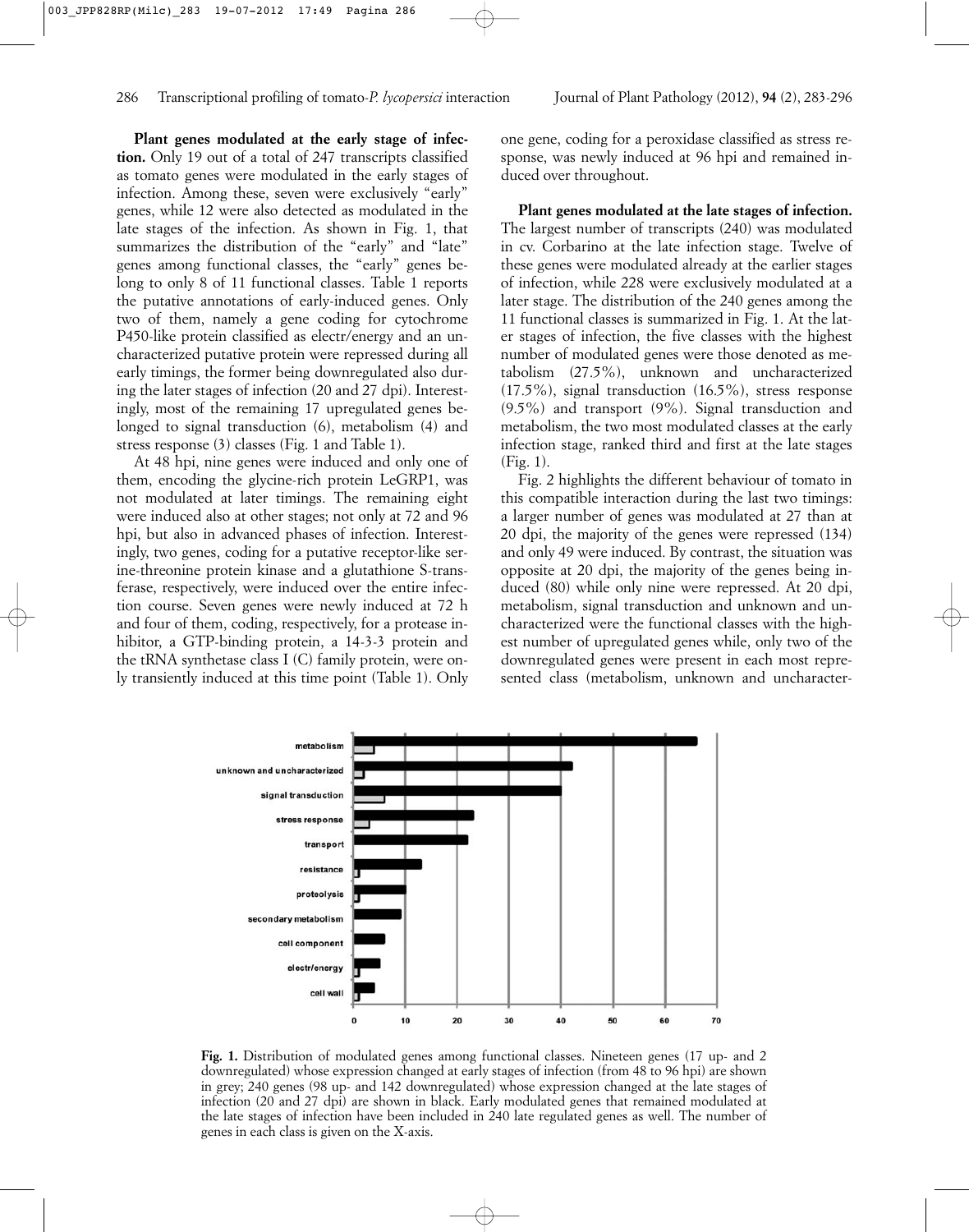| Transcript-<br>derived<br>fragments | Annotation                                                                                                                               | Hours post inoculation |        |                               |
|-------------------------------------|------------------------------------------------------------------------------------------------------------------------------------------|------------------------|--------|-------------------------------|
|                                     |                                                                                                                                          | 48                     | 72     | 96                            |
| Metabolism                          |                                                                                                                                          |                        |        |                               |
| CCA10                               | Q6ELF9 Poly(A)-binding protein C-terminal interacting protein 6<br><i>(Cucumis sativus)</i>                                              | $+$ <sup>a</sup>       | $^{+}$ | $+L_{20}^{\ b}$               |
| CAG1                                | SGN-U581447 similar to AT2G31170.1 tRNA synthetase class I (C) family<br>protein                                                         |                        | $^{+}$ |                               |
| TCC <sub>2</sub>                    | A5BJX2 Putative uncharacterized protein (Vitis vinifera)                                                                                 |                        | $+$    | $^{+}$                        |
| CAG19                               | tomatolTC242974 homologue to A1BVT0 Cluster: Putative ROX1<br>(Nicotiana tabacum)                                                        |                        | $+$    | $+L$                          |
|                                     | Unknown and uncharacterized                                                                                                              |                        |        |                               |
| CGC1                                | A5BPV7 Putative uncharacterized protein (Vitis vinifera)                                                                                 |                        |        |                               |
| TGT20                               | tomatolTC237367 homologue to Q0IT26 Cluster: Os11g0425600 protein<br>(Oryza sativa)                                                      | $^{+}$                 | $^{+}$ | $+ \mathcal{L}_{\mathbf{20}}$ |
| Signal transduction                 |                                                                                                                                          |                        |        |                               |
| CCT7                                | potato TC223645 similar to Q9XET9 Cluster: Ethylene receptor homolog<br>(Solanum lycopersicum)                                           | $^{+}$                 | $^{+}$ | $+L_{20}$                     |
| CGC <sub>4</sub>                    | A2Q0R1 Putative uncharacterized protein WAKL1 (Nicotiana tabacum)                                                                        | $^{+}$                 | $^{+}$ | $+L_{20}$                     |
| CAA30                               | P2C09 Probable protein phosphatase 2C 9 (Arabidopsis thaliana)                                                                           | $^{+}$                 | $+$    | $+L_{20}$                     |
| CAC11                               | Q8VX53 Putative receptor-like serine-threonine protein kinase (Solanum<br>tuberosum)                                                     | $^{+}$                 | $+$    | $+L$                          |
| CAG3                                | B4FUE0 GTP-binding protein PTD004 (Zea mays)                                                                                             |                        | $^{+}$ |                               |
| CAT26                               | A1E0X8 NAC domain protein NAC2 (Solanum tuberosum)                                                                                       |                        | $+$    | $+L$                          |
| Stress response                     |                                                                                                                                          |                        |        |                               |
| CAT23                               | potatolTC218491 homologue to A5YWI8 Cluster: Glutathione S-<br>transferase (Solanum commersonii)                                         | $^{+}$                 | $^{+}$ | $+L$                          |
| CCT <sub>5</sub>                    | SGN-U592647 14-3-3 protein (Solanum tuberosum)                                                                                           |                        | $^{+}$ |                               |
| CGT60                               | Q9XIV9 Peroxidase (Nicotiana tabacum)                                                                                                    |                        |        | $+L$                          |
| Resistance                          |                                                                                                                                          |                        |        |                               |
| TCT14                               | potatolTC218614 weakly similar to Q1G2Y5 Cluster: AT1G05450 Protease<br>inhibitor/seed storage/LTP family protein (Arabidopsis thaliana) |                        | $^{+}$ |                               |
| Proteolysis                         |                                                                                                                                          |                        |        |                               |
| CAT <sub>9</sub>                    | Q93X76 Putative carboxyl-terminal proteinase (Gossypium hirsutum)                                                                        | $^{+}$                 | $+$    | $+L_{20}$                     |
| Electr/energy                       |                                                                                                                                          |                        |        |                               |
| CAT <sub>15</sub>                   | B9MVI3 Cytochrome P450 (Populus trichocarpa)                                                                                             |                        |        | $-I$ .                        |
| Cell wall<br>CGG25                  | Q94CI8 Glycine-rich protein LeGRP1 (Solanum lycopersicum)                                                                                | $^+$                   |        |                               |

**Table 1.** Tomato genes modulated during the early three timings (48, 72, 96 h post inoculation).

<sup>a</sup> The symbols "+" and "-" stand for "induced" and "repressed", respectively.

<sup>b</sup> Modulation at the late stage, if any, is reported as well, coded as "L" (late), when present at both 20 and 27 dpi, and with " $L_{20}$ " when present only at 20 dpi.

ized, and stress response). Genes assigned to the class resistance, stress response, transport, and proteolysis were also induced (Fig. 2A). At 27 dpi, the classes containing the highest number of repressed genes were metabolism, signal transduction, unknown and uncharacterized, transport and stress response, while the classes with the highest number of induced genes were unknown and uncharacterized, metabolism, and stress response (Fig. 2B). For each functional class, genes were mostly (or exclusively) upregulated at 20 dpi and mostly (or exclusively) downregulated at 27 dpi (Tables 2-4, Fig. 2A and 2B).

Tables 2 to 4 describe in detail the putative annotations of differentially expressed genes belonging to the classes denoted signal transduction (divided into subclasses: hormone responsive, transcription factors, kinases and phosphatases, GTP-binding, and calciumbinding), resistance and secondary metabolism, stress response and cell wall. Table 2 shows that the group of protein kinases involved in signal transduction, that were modulated at the late stage of infection, is composed of both repressed and induced elements, with repression observed at 27 dpi. Among other putative genes involved in signalling, the genes coding for GTPbinding proteins were also both repressed and induced, while those encoding calcium-binding proteins were all repressed at 27 dpi. The expression levels of transcription factors were modulated during infection. Interest-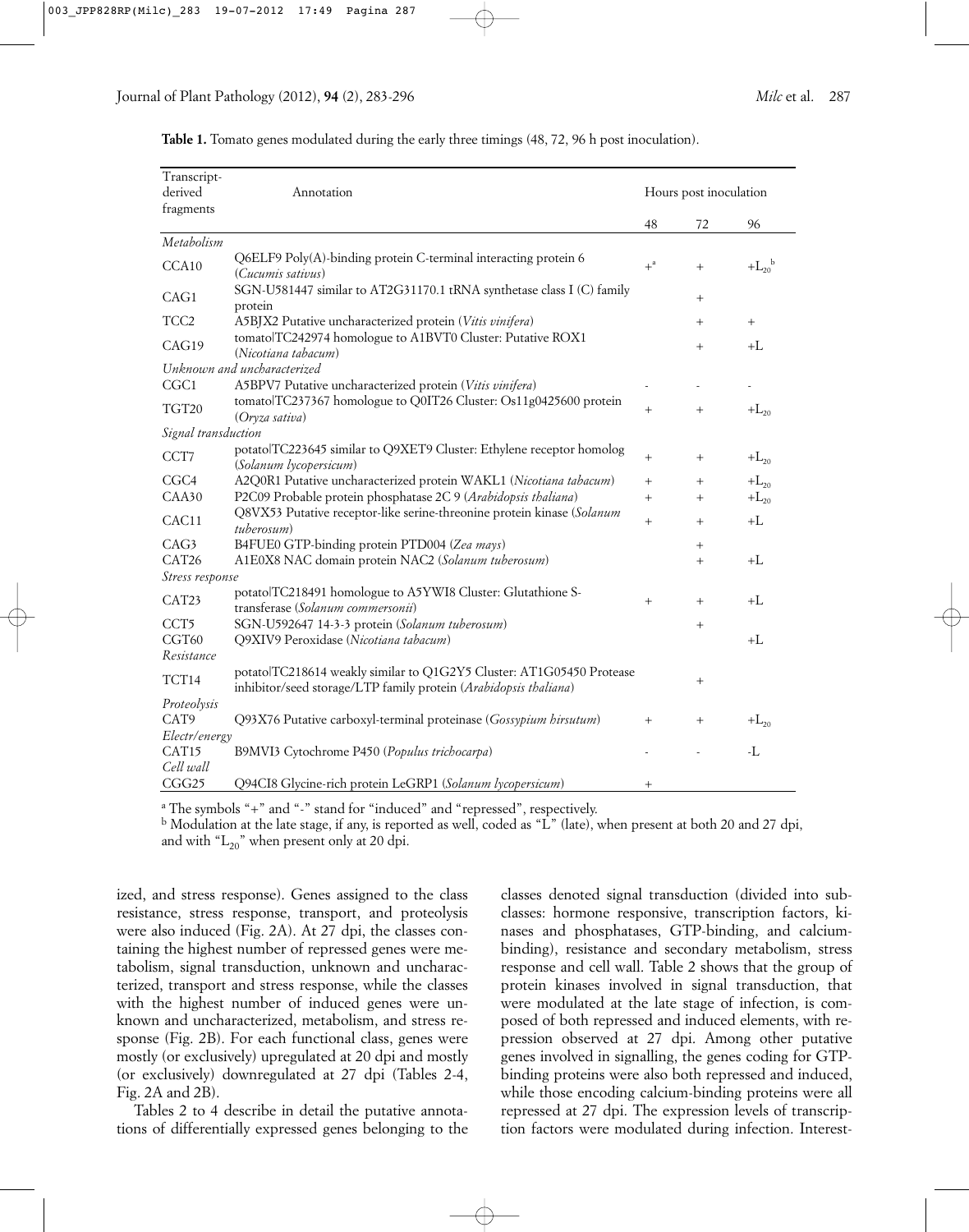ingly, most of them were repressed during late infection (27 dpi), while just one, coding for a NAC2 protein, was induced both in the early and in the late infection stages (Table 1 and 2). Members of the bHLH and MYB families were repressed at 27 dpi, while the AP2/ERF, WRKY, zinc finger, NAC and heat shock factor families showed some induced elements, mostly at 20 dpi (Table 2).

Genes putatively involved in defence mechanisms, modulated at the late stage of infection, were classified

after Polesani *et al.* (2010) as resistance, secondary metabolism, stress response, and cell wall (Table 3 and Table 4). The latter class was included since modulation of cell wall-related genes could be consistent with involvement in plant-pathogen interaction (Hematy *et al*., 2009). Genes in the resistance class comprised those coding for different pathogenesis-related proteins (PR), other antifungal proteins and enzyme inhibitors. As far as the lipid transfer protein (LTP) family of PR proteins is concerned, two genes were modulated at the late



**Fig. 2.** Distribution among functional classes of up- and downregulated genes, identified in the late stage of infection. Histograms on the left of the Y-axis indicate down-; those on the right indicate upregulated genes. A, 89 genes (80 up- and 9 downregulated) whose expression was modulated at 20 dpi; B, 183 genes (49 up- and 134 downregulated) whose expression was modulated at 27 dpi. Genes modulated at 20 dpi that remained modulated at 27 dpi are also included. The number of genes in each class is given on the X-axis.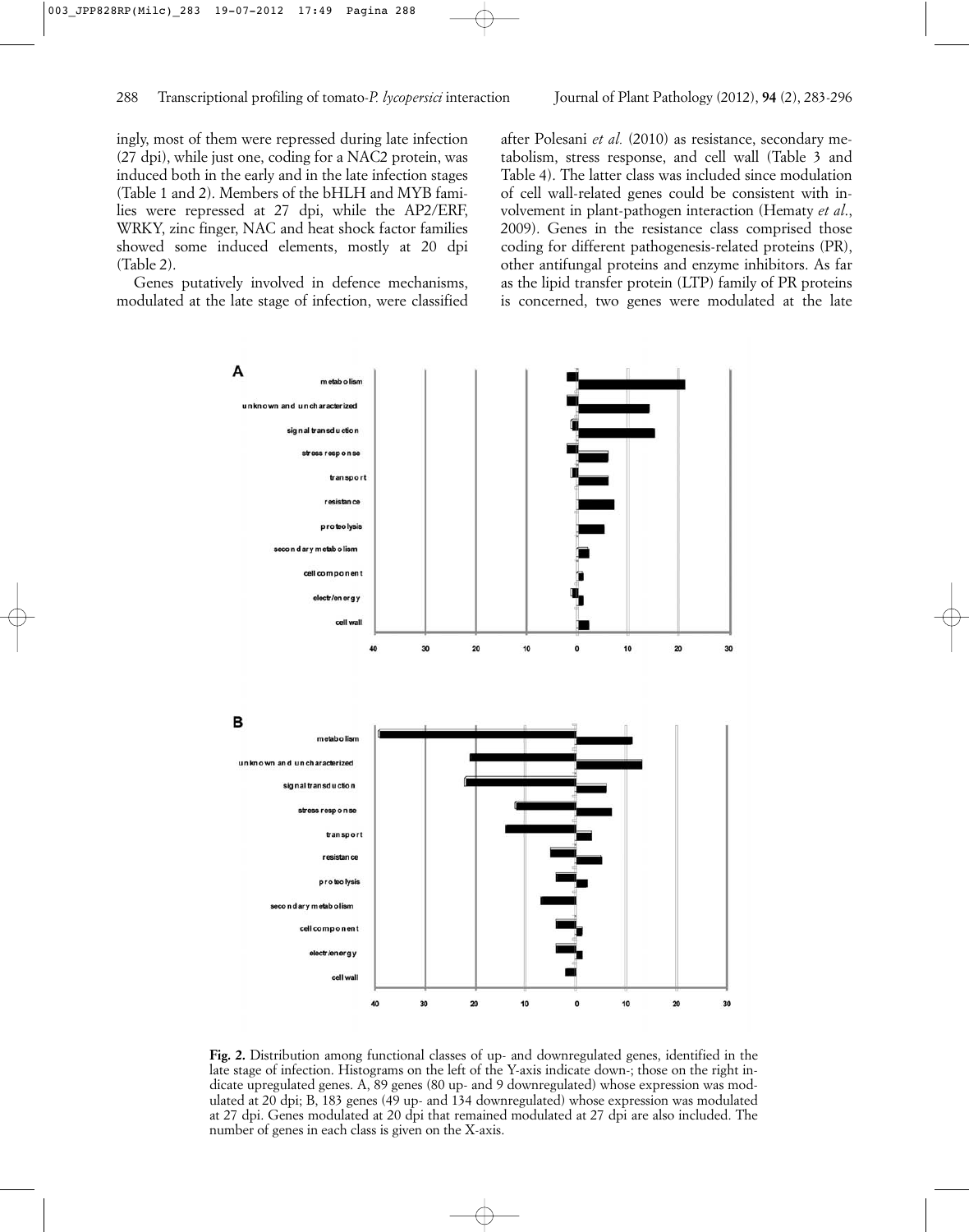| Transcript-<br>derived            | Annotation                                                                                                                                               | Days post<br>inoculation |                 |
|-----------------------------------|----------------------------------------------------------------------------------------------------------------------------------------------------------|--------------------------|-----------------|
| fragments                         |                                                                                                                                                          |                          |                 |
|                                   |                                                                                                                                                          | 20                       | 27              |
| Hormone responsive<br>CAG10       | D5L142 AP2 domain class transcription factor (Malus domestica)                                                                                           | $\_$ a $\,$              |                 |
|                                   | SGN-U566716 AT3G24500.1 Ethylene-responsive transcriptional coactivator, putative                                                                        |                          |                 |
| CAT18                             | (Solanum lycopersicum)                                                                                                                                   |                          |                 |
| CAC10                             | Q9SWW1 Ethylene-responsive transcriptional coactivator (Solanum lycopersicum)                                                                            |                          |                 |
| TGA5                              | SGN-U571612 AT1G59750.3 similar to transcriptional factor B3 family protein /                                                                            |                          |                 |
| CAT49                             | auxin-responsive factor AUX/IAA-related (Arabidopsis thaliana)<br>SGN-U562646 AT5G67190.1 encodes a member of the DREB subfamily A-5 of                  |                          |                 |
| CCT7                              | ERF/AP2 transcription factor family (Arabidopsis thaliana)<br>potato TC223645 similar to Q9XET9 Cluster: Ethylene receptor homolog (Solanum              | $E^b$ +                  |                 |
|                                   | lycopersicum)                                                                                                                                            |                          |                 |
| CAG15                             | Q8LGR9 Transcription factor JERF1 (Solanum lycopersicum)                                                                                                 | $^{+}$                   |                 |
| CAA28                             | SGN-U580955 Auxin and ethylene responsive GH3-like protein (Capsicum chinense)<br>SGN-U578033 splQ9LYC1lGI1L2_ARATH Probable gibberellin receptor GID1L2 | $^{+}$                   |                 |
| CCT <sub>9</sub>                  | (Arabidopsis thaliana)                                                                                                                                   | $^{+}$                   |                 |
| Transcription factors             |                                                                                                                                                          |                          |                 |
| TCA4                              | Q700C0 MYC transcription factor (Solanum tuberosum)                                                                                                      |                          |                 |
| TCC10                             | Q0WVU3 Putative uncharacterized protein At5g06800 (myb-like HTH transcriptional<br>regulator family protein) (Arabidopsis thaliana)                      |                          |                 |
| CAA29                             | Q8LRM1 Nam-like protein 4 (Petunia hybrida)                                                                                                              |                          |                 |
| TGT3                              | SGN-U576530 AT2G40200.1 Basic helix-loop-helix (bHLH) family protein                                                                                     |                          |                 |
| TGG1                              | (Arabidopsis thaliana)<br>D9ZIP0 BHLH domain class transcription factor (Malus domestica)                                                                |                          |                 |
| CCG10                             | Q9ATD1 GHMYB9 (Gossypium hirsutum)                                                                                                                       |                          |                 |
| CTT <sub>2</sub>                  | A7UGD3 WRKY transcription factor 6 (Solanum tuberosum)                                                                                                   |                          |                 |
| CAT26                             | A1E0X8 NAC domain protein NAC2 (Solanum tuberosum)                                                                                                       | $E+$                     | $+$             |
| TGG2                              | Q8LRL4 Nam-like protein 11 (Petunia hybrida)                                                                                                             | $^{+}$                   |                 |
| CCA14                             | B9T565 Nuclear transcription factor, X-box binding, putative (Ricinus communis)                                                                          |                          |                 |
| TCG15                             | SGN-U563446 AT5G67480.2 TAZ zinc finger family protein / BTB/POZ domain-<br>containing protein (Arabidopsis thaliana)                                    |                          |                 |
| CGT48                             | B6VB04 WRKY transcription factor-30 (Capsicum annuum)                                                                                                    |                          | $\! + \!\!\!\!$ |
| TAA7                              | B9S4N6 DNA binding protein, putative (Ricinus communis) (heat shock transcription                                                                        |                          | $^{+}$          |
|                                   | factor family)                                                                                                                                           |                          |                 |
| Kinases and phosphatases<br>CGG11 | PSKR1 Phytosulfokine receptor 1 (Daucus carota)                                                                                                          |                          |                 |
|                                   | tomatolCD002826 weakly similar to Q7XEV8 Cluster: Serine/threonine-protein kinase                                                                        |                          |                 |
| CGG24                             | NAK putative expressed (Oryza sativa)                                                                                                                    |                          |                 |
| CGT21                             | C6ZRR5 Protein kinase family protein (Glycine max)                                                                                                       |                          |                 |
| CTA14                             | B9S785 Calcium-dependent protein kinase, putative (Ricinus communis)                                                                                     |                          |                 |
| CTA <sub>2</sub>                  | Q38HW2 Adenylate kinase family-like protein (Solanum tuberosum)                                                                                          |                          |                 |
| CAA30                             | P2C09 Probable protein phosphatase 2C 9 (Arabidopsis thaliana)                                                                                           | $E+$                     |                 |
| CGC <sub>4</sub>                  | A2Q0R1 Putative uncharacterized protein WAKL1 (Nicotiana tabacum)                                                                                        | $E+$                     |                 |
| CAC11                             | Q8VX53 Putative receptor-like serine-threonine protein kinase (Solanum tuberosum)                                                                        | $E+$                     | $\! + \!\!\!\!$ |
| CAT41                             | B9SE02 Serine/threonine-protein kinase Nek8, putative (Ricinus communis)                                                                                 | $^{+}$                   |                 |
| CTT12                             | Q9AXM2 Pto-like protein kinase D (Solanum habrochaites)                                                                                                  | $^{+}$                   | $^{+}$          |
| GTP-binding<br>TCT1               |                                                                                                                                                          |                          |                 |
| CGC <sub>14</sub>                 | Q38JF9 Ran protein/TC4 protein-like (Solanum tuberosum)<br>SGN-U578879 AT1G02130.1 Ras-related protein (ARA-5) / small GTP-binding                       |                          |                 |
| CGT <sub>20</sub>                 | protein, putative (Arabidopsis thaliana)<br>SGN-U578879 AT1G02130.1 Ras-related protein (ARA-5) / small GTP-binding                                      |                          |                 |
| CGT42                             | protein, putative (Arabidopsis thaliana)<br>SGN-U581467 AT1G02130.1 Ras-related protein (ARA-5) / small GTP-binding                                      | $^{+}$                   | $^{+}$          |
|                                   | protein, putative (Arabidopsis thaliana)                                                                                                                 |                          |                 |
| CGT50<br>Calcium binding          | Q8W3J4 Ras-related protein RAB8-1 (Nicotiana tabacum)                                                                                                    | $\! + \!\!\!\!$          |                 |
| CGC7                              | Q9SQI5 Centrin (Nicotiana tabacum)                                                                                                                       |                          |                 |
| TCA8                              | Q53U37 Putative uncharacterized protein (Solanum lycopersicum)                                                                                           |                          |                 |
| TCG3                              | Q93VL8 Calmodulin (Phaseolus vulgaris)                                                                                                                   |                          |                 |
|                                   | <sup>a</sup> The symbols "," and " " stand for "induced" and "represent"                                                                                 |                          |                 |

**Table 2.** Tomato genes modulated at the late stage of infection with *Pyrenochaeta lycopersici* attributed to the functional class signal transduction.

a The symbols "+" and "-" stand for "induced" and "repressed" , respectively.

<sup>b</sup> E: genes modulated also at early stages of infection.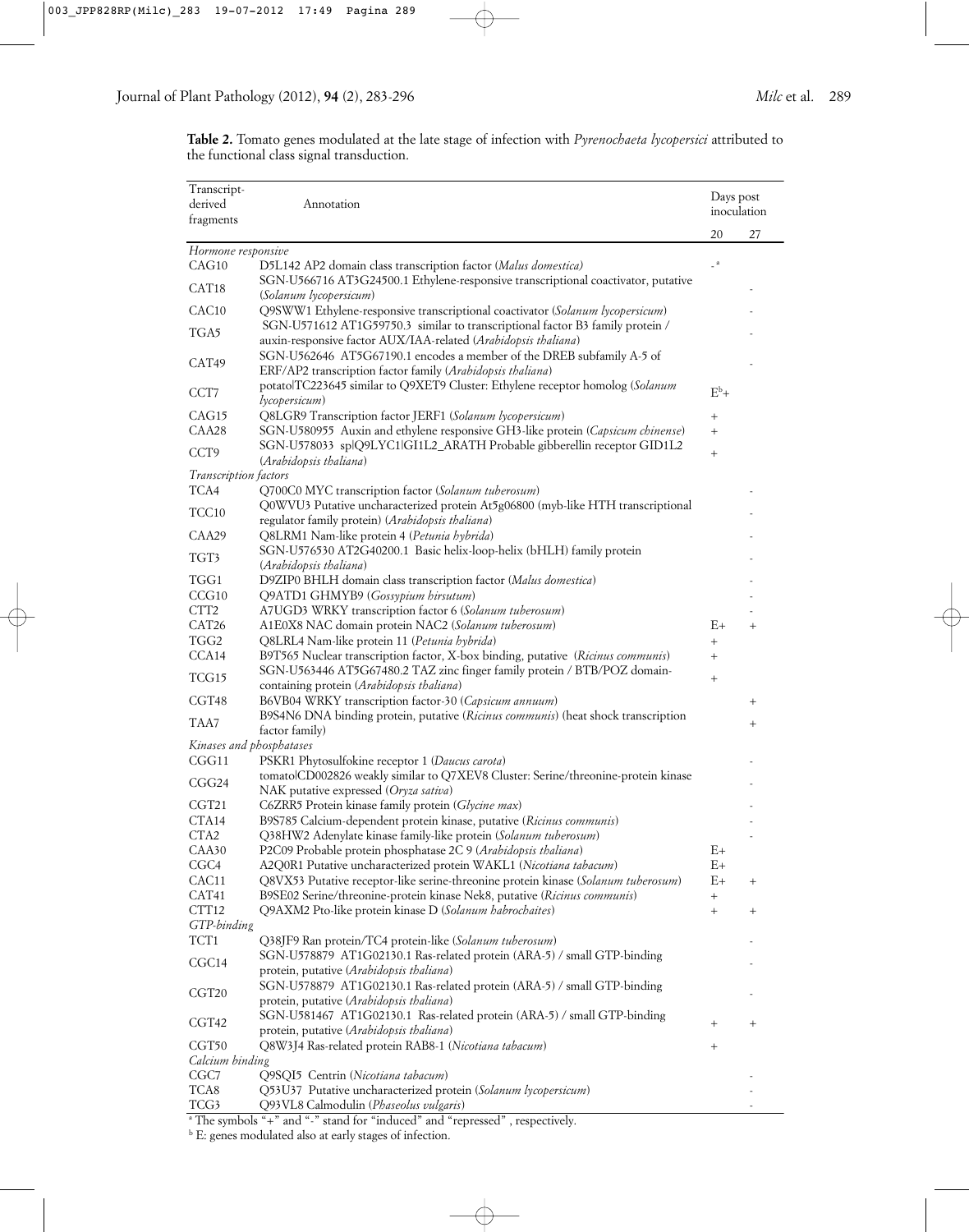| Transcript-<br>derived<br>fragments | Annotation                                                                                                                               | Days post<br>inoculation |                |
|-------------------------------------|------------------------------------------------------------------------------------------------------------------------------------------|--------------------------|----------------|
|                                     |                                                                                                                                          | 20                       | 27             |
| Resistance                          |                                                                                                                                          |                          |                |
| TGC5                                | SGN-U580641 AT3G12500.1 Basic endochitinase, identical to basic endochitinase<br>precursor SP:P19171 from (Arabidopsis thaliana)         |                          | $\overline{a}$ |
| CAA10                               | SGN-U578441 Pathogenesis-related protein 10 (Solanum virginianum)                                                                        |                          |                |
| TGG5                                | B9R9Q7 21 kDa protein, putative (Ricinus communis)                                                                                       |                          |                |
| CAA8                                | B5M9E5 Beta-glucosidase 08 (Solanum lycopersicum)                                                                                        |                          |                |
| CAA5                                | SGN-U576740 AT3G18280.1 Protease inhibitor/seed storage/lipid transfer protein<br>(LTP) family protein, similar to TED4 (Zinnia elegans) |                          |                |
| CAT <sub>27</sub>                   | Q00782 Proteinase inhibitor type-2 (Solanum tuberosum)                                                                                   | $^{+}$                   |                |
| CGC <sub>19</sub>                   | B9R9E9 Nonspecific lipid-transfer protein, putative (Ricinus communis)                                                                   | $^{+}$                   |                |
| CAC <sub>28</sub>                   | Q9SBH8 Metallocarboxypeptidase inhibitor IIa (Solanum tuberosum)                                                                         | $^{+}$                   |                |
| CAG <sub>8</sub>                    | Q8W2B2 Antifungal protein (Capsicum annuum)                                                                                              | $+$                      | $+$            |
| CTT6                                | Q05539 Acidic 26 kDa endochitinase (Solanum lycopersicum)                                                                                | $+$                      | $+$            |
| TGT1                                | SGN-U580641 AT3G12500.1 Basic endochitinase (Arabidopsis thaliana)                                                                       | $^{+}$                   | $^{+}$         |
| CAC <sub>27</sub>                   | SGN-U573166 Metallocarboxypeptidase inhibitor (Solanum lycopersicum)                                                                     | $^{+}$                   | $^{+}$         |
| TTT13                               | tomato TC236707 similar to UniRef100_Q9ZS49 Cluster: Avr9 elicitor response<br>protein (Nicotiana tabacum)                               |                          | $^{+}$         |
| Secondary metabolism                |                                                                                                                                          |                          |                |
| CCA <sub>12</sub>                   | Q8GSM7 Hydroxycinnamoyl transferase (Nicotiana tabacum)                                                                                  |                          |                |
| TAA <sub>2</sub>                    | Q9SWH8 4-coumarate:coenzyme A ligase (Solanum tuberosum)                                                                                 |                          |                |
| TCT10                               | SGN-U578302 AT5G17230.1 Phytoene synthase (PSY) / geranylgeranyl-diphosphate<br>geranylgeranyl transferase (Arabidopsis thaliana)        |                          |                |
| CAT34                               | Q42958 Catechol O-methyltransferase (Nicotiana tabacum)                                                                                  |                          |                |
| CGC15                               | D7LTV0 Strictosidine synthase family protein (Arabidopsis lyrata subsp. lyrata)                                                          |                          |                |
| CGT52                               | Q4A570 Putative squalene epoxidase (Solanum lycopersicum)                                                                                |                          |                |
|                                     | SGN-U570023 AT5G54160.1 Quercetin 3-O-methyltransferase 1 / flavonol 3-O-                                                                |                          |                |
| CAA6                                | methyltransferase 1 / caffeic acid/5-hydroxyferulic acid O-methyltransferase (OMT1)<br>(Arabidopsis thaliana)                            |                          |                |
| CAT <sub>17</sub>                   | B9RC29 (S)-N-methylcoclaurine 3'-hydroxylase isozyme, putative(Ricinus communis)                                                         | $^{+}$                   |                |
| CAG9                                | Q9M567 Phenylalanine ammonia-lyase 2 (Rubus idaeus)                                                                                      | $^{+}$                   |                |

**Table 3.** Tomato genes modulated at the late stages of infection with *Pyrenochaeta lycopersici* attributed to the functional class resistance and secondary metabolism.

a The symbols "+" and "-" stand for "induced" and "repressed", respectively.

stage of infection, one being induced at 20 dpi and the other repressed at 27 dpi, while a third member of the family, coding for protease inhibitor/seed storage/LTP protein was transiently induced only at 72 hpi during the early stage of infection (Table 1 and Table 3).

Genes coding for enzyme inhibitors (metallocarboxypeptidase inhibitor, proteinase inhibitor type 2) as well as those encoding acidic and basic endochitinases were mainly induced at 20 (some also at 27 dpi), while genes coding for PR-10 and beta-glucosidase were repressed at 27 dpi. Differences were observed in the expression profiles of genes classified in the resistance and secondary metabolism classes. As far as resistance class is concerned, more genes were induced than repressed; even at 27 dpi five genes were still induced, while only two genes involved in the secondary metabolism were induced at 20 dpi, all the others being repressed at 27 dpi.

The modulation of genes in the stress response and cell wall classes is reported in Table 4. In general, the same trend of repression at 27 dpi can be observed for

these two classes, especially for the group of eight early response to dehydration/late embryogenesis abundant (ERD/LEA) proteins, while only for heat shock proteins more genes were induced than repressed during the latest stage of infection (Table 4). Genes related to metabolism of reactive oxygen species (ROS) were both induced and repressed at the late stages of infection. It was particularly interesting that the two genes coding for peroxidase and glutathione S-transferase that were induced both at 20 and 27 dpi were already induced during the early stages of infection (Table 1 and Table 4).

The majority of genes involved in transport, secretion and protein degradation, general metabolism, and genes putatively related to energy and electron transport and those coding for cell components were downregulated at 27 dpi. A strong repression was observed especially for the genes involved in protein synthesis and amino acid and nucleic acid metabolism. As far as electr/energy class is regarded, several genes coding for cytochromes were repressed at 27 dpi (data not shown),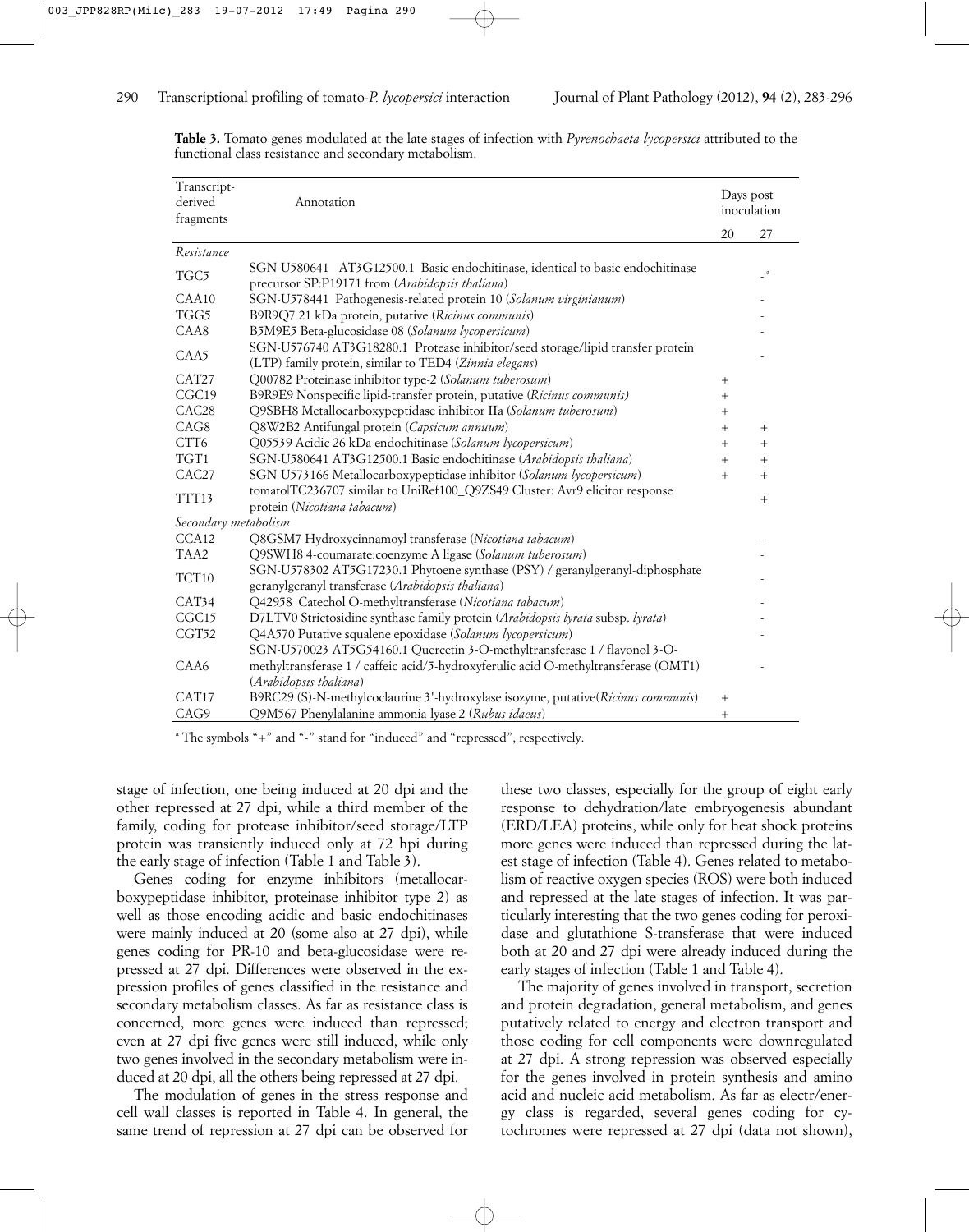one of them coding for cytochrome P450 being downregulated over the entire infection course.

**RT-PCR validation of transcriptional profiling.** Six TDFs corresponding to tomato genes were examined in a new independent infection experiment by RT-PCR, to validate the differential expression resulted from the cDNA-AFLP experiment. Transcripts were selected among the upregulated and the downregulated genes, and among those modulated already in the early stages and those induced/repressed exclusively in the late stages of infection. They showed patterns identical to those observed in the first experiment of AFLP transcript profiling. Data were normalized against the constitutive plant actin gene (Fig. 3).



**Fig. 3.** RT-PCR analysis of selected six tomato genes differentially expressed during tomato-*Pyrenochaeta lycopersici* interaction. RNA was extracted from inoculated (I) or PDA treated, control (C) roots at 48, 72, 96 hpi, 20 and 27 dpi. RT-PCR was performed with specific primers for the following up-regulated: CAC11 - Putative receptor-like serine-threonine protein kinase; CAG9 - Phenylalanine ammonia-lyase 2; CCA10 - Poly(A)-binding protein C-terminal interacting protein 6; CGC4 - Putative uncharacterized protein WAKL1; and the following down-regulated: CAT15- Cytochrome P450; CAT30 - F9L1.21 protein. The plant actin gene was used to normalize the cDNA loading.

### **DISCUSSION**

Tomato corky root rot is a disease of worldwide concern, and only few sources of resistance are available for breeding. Moreover, only little is known about the interaction of tomato with *P. lycopersici*, the causal agent of the disease, and in particular, nothing is known about the modulation in host gene expression. Ekengren (2008) has recently reviewed some quite old papers dealing with the physiological studies of this pathosystem, and the only work dealing with modulation of gene expression during the interaction published until now focused on the genes induced in the fungus (Aragona and Infantino, 2008).

The present work represents the first insight into tomato gene expression profiling of the compatible interaction with *P. lycopersici*. cDNA-AFLP profiles were analysed in order to identify the tomato genes involved in defence mechanisms, and to investigate the physiology of the visible disease symptom development. cDNA-AFLP is a PCR-based technique for genome-wide expression profiling that does not require prior knowledge of gene sequences and combines a high sensitivity with a high specificity, allowing distinction between homologous genes and detection of rarely expressed genes (Bachem *et al*., 1998; Breyne *et al*., 2003). cDNA-AFLP has been used to study the transcriptional profiling of different tomato and fungal pathogen interactions giving an insight into the molecular bases of the defence response (Li *et al*., 2006; Hong *et al*., 2007). Because the regulation of gene expression is a dynamic process, the expression profiling was performed by cDNA-AFLP over a time course, which allowed studying the dynamic behaviour of gene expression and characterizing its changes over time. Time points of 48, 72, 96 hpi during the early stage of infection, and of 20 and 27 dpi at the late stage, were chosen on the basis of the observation of roots infected with a virulent strain of *P. lycopersici* expressing a gene coding for b-glucuronidase (GUS) (Aragona and Infantino, 2008). As reported by these authors, a susceptible (cv. Corbarino) and a resistant (cv. Moboglan) tomato genotypes were artificially inoculated and the taproots sampled at different times (from 24 hpi until 30 dpi), stained in a  $1 \text{ mM } X$ - Gluc (5-bromo-4-chloro-3-indolyl- $\beta$ -D-glucuronic acid) solution, destained in a graded ethanol series (Jefferson, 1987) and analysed under a stereomicroscope to monitor the progress of infection. Due to the slow growth of *P. lycopersici* only at 48 hpi the first small necrotic areas, distributed as spots on the taproot, became evident. However differences between the two genotypes started to be noticeable only after 96 hpi and were clear after 7 dpi when the taproot of the susceptible cultivar was already strongly affected whereas in the resistant genotype only scattered stained areas could be observed. Starting from 7 until 30 dpi, the differences were more evident. Roots of the susceptible cultivar were entirely colonized by the fungus, showing the typical symptoms of the corky root disease, while those of the resistant cultivar were still only weakly affected (Fig. 4). GUS fluorimetric assay was performed on the roots of both cultivars to quantify the fungus in the plant tissue expressing the b-glucuronidase activity as nanomoles of 4 methylumbelliferone (MU) produced per minute per milligram of protein (Jefferson, 1987). The activity of  $\beta$ -glucuronidase in the susceptible genotype was about 25 times higher than in the resistant one at 9 dpi (Aragona and Infantino, 2008).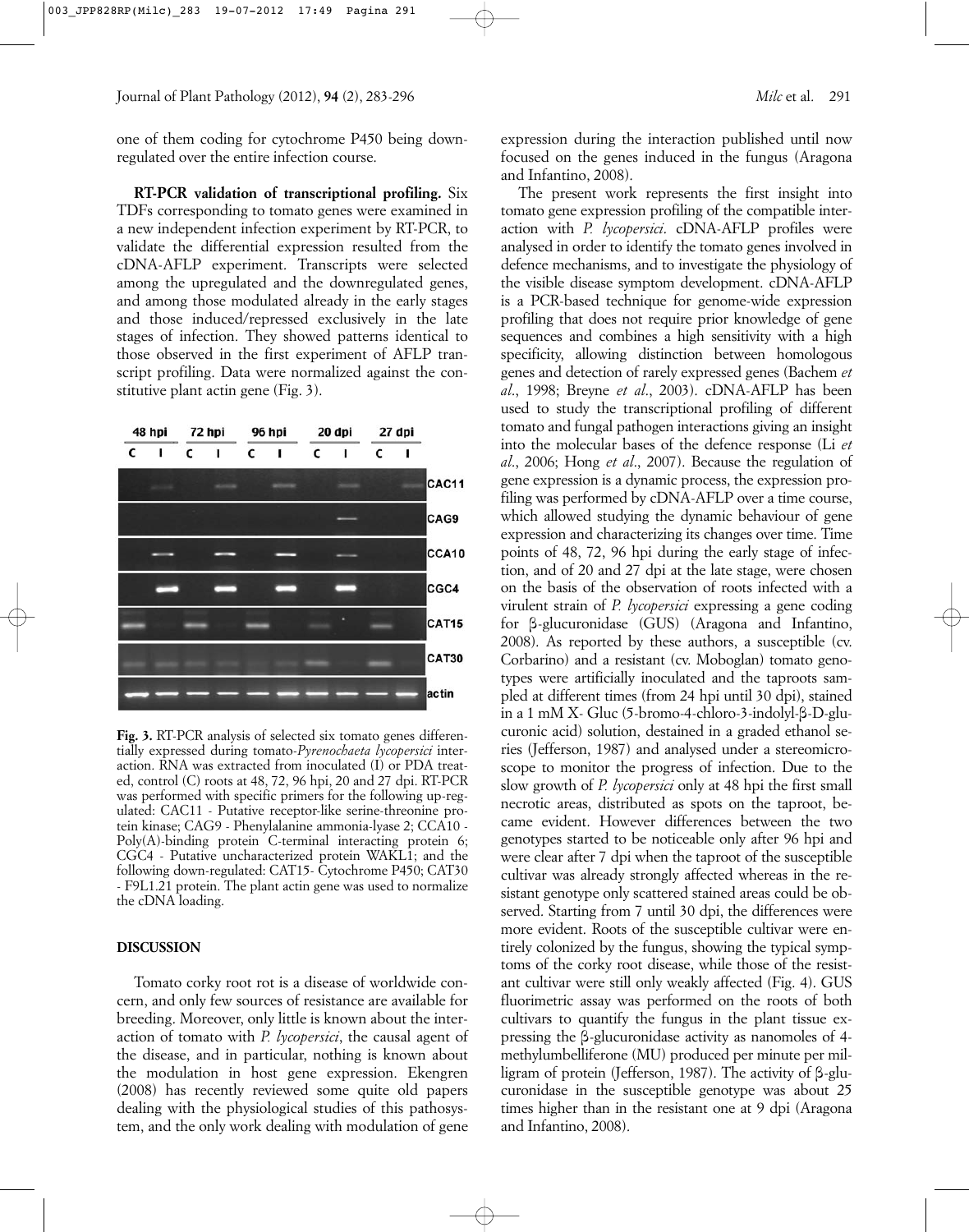| Transcript-<br>derived<br>fragments | Annotation                                                                                                               | Days post<br>inoculation |        |
|-------------------------------------|--------------------------------------------------------------------------------------------------------------------------|--------------------------|--------|
|                                     |                                                                                                                          | 20                       | 27     |
| Stress response                     |                                                                                                                          |                          |        |
| CAT39                               | Q8H6E7Dehydrin-like protein (Solanum sogarandinum)                                                                       | $\mathbf{a}$             |        |
| CAT29                               | SGN-U573764 AT5G41210.1 Glutathione S-transferase (GST10), identical to                                                  |                          |        |
|                                     | glutathione transferase AtGST 10 (Arabidopsis thaliana)                                                                  |                          |        |
| CAC12                               | Q07446 Peroxidase (Solanum lycopersicum)                                                                                 |                          |        |
| TCG7                                | SGN-U583027 ABA 8'-hydroxylase CYP707A1 (Solanum tuberosum)                                                              |                          |        |
| CAT7                                | tomatolTC232782 similar to Q6ETC4 Cluster: Putative CLB1 protein (Oryza sativa)                                          |                          |        |
| CAA33                               | Q40159 Late embryogenesis (Lea)-like protein (Solanum lycopersicum)                                                      |                          |        |
| CCA7                                | Q9LKW3 Dehydration-induced protein ERD15 (Solanum lycopersicum)                                                          |                          |        |
| CCG <sub>2</sub>                    | Q9LKW3 Dehydration-induced protein ERD15 (Solanum lycopersicum)                                                          |                          |        |
| TGC13                               | SGN-U579730 AT4G02380.1 Late embryogenesis abundant 3 family protein / LEA3<br>family protein (Arabidopsis thaliana)     |                          |        |
| CGG53                               | SGN-U573714 AT2G17840.1 Senescence/dehydration-associated protein-related<br>(ERD7) (Arabidopsis thaliana)               |                          |        |
| CTT1                                | SGN-U563766 AT4G22120.2 ERD (early-responsive to dehydration stress) family<br>protein (Arabidopsis thaliana)            |                          |        |
| TAA4                                | SGN-U579266 101 kDa heat shock protein; HSP101 (Nicotiana tabacum)                                                       |                          |        |
| TGA10                               | Q9AU16 Metallothionein-like protein (Typha latifolia)                                                                    |                          |        |
| TCT11                               | SGN-U579724 AT3G17790.1 Acid phosphatase type 5 (ACP5) (Arabidopsis thaliana)                                            |                          |        |
| CGT60                               | Q9XIV9 Peroxidase (Nicotiana tabacum)                                                                                    | $E^b$ +                  | $^{+}$ |
| CAT23                               | potato TC218491 homologue to A5YWI8 Cluster: Glutathione S-transferase (Solanum<br>commersonii)                          | E+                       | $^{+}$ |
| CAA17                               | Q8H6E7 Dehydrin-like protein (Solanum sogarandinum)                                                                      | $^{+}$                   |        |
| CCA15                               | tomato TC234070 P22240 Cluster: Abscisic acid and environmental stress-inducible<br>protein TAS14 (Solanum lycopersicum) | $+$                      |        |
| TCG13                               | Q9SYV0 17.6 kD class I small heat shock protein (Solanum lycopersicum)                                                   | $^{+}$                   | $^{+}$ |
| CGG45                               | B9SU43 Heat shock factor protein, putative (Ricinus communis)                                                            | $+$                      | $^{+}$ |
| CAG23                               | Q84TA1 Heat shock cognate 70 kDa protein 2, putative, expressed (Oryza sativa)                                           |                          | $^{+}$ |
| TGC14                               | tomato TC233899 similar to Q9SL02 Cluster: DNA repair protein RAD50<br>(Arabidopsis thaliana)                            |                          | $^{+}$ |
| TTC10                               | Q9AY51 Putative peptide methionine sulfoxide reductase (Oryza sativa)                                                    |                          | $^{+}$ |
| Cell wall                           |                                                                                                                          |                          |        |
| TGG7                                | B8Q691 Glycine-rich cell wall protein (Oryza grandiglumis)                                                               |                          |        |
| CCA6                                | A2V888 Hydroproline-rich glycoprotein like protein (Nicotiana tabacum)                                                   |                          |        |
| TCC <sub>9</sub>                    | SGN-U590411 AT4G17030.1 Expansin-related (Arabidopsis thaliana)                                                          | $^{+}$                   |        |
| TGT12                               | Q9ZP39 Alpha-expansin (Nicotiana tabacum)                                                                                | $\! +$                   |        |
|                                     | <sup>a</sup> The symbols "+" and "-" stand for "induced" and "repressed", respectively.                                  |                          |        |

**Table 4.** Tomato genes modulated at the late stages of infection with *Pyrenochaeta lycopersici* attributed to the functional classes stress response and cell wall.

b E: genes modulated also at early stage of infection.

Based on the above results, suggesting that the fate of interaction was determined between 48 and 96 hpi, the timings for the cDNA-AFLP were chosen, i.e. three timings at the early stages, before clear differences between the susceptible and resistant variety became evident, to monitor the mechanisms that lead to a compatible interaction, and two timings corresponding to the largest differences between the susceptible and resistant variety, to study corky root symptom development.

The cDNA-AFLP experiment enabled the identification and characterization of a catalogue of 247 putative tomato genes modulated in this pathosystem and useful as a starting point for future studies of functional genomics. Short sequences, TDFs with unclear species

identification (as resulted from the BLAST searches) and fungal genes were intentionally excluded from further analysis. It cannot be excluded that other interesting tomato upregulated transcripts could be either not tagged or be part of the discarded set either because they were difficult to classify (homologous to both tomato and fungal sequences) or showed no homology to known transcripts.

Some aspects of tomato early response to *P. lycopersici* are of particular interest. First of all, because in many plant-pathogen interactions the recognition of specific or general pathogen elicitors originates a signal transduction cascade that may involve protein phosphorylation, ion fluxes, ROS, and other signalling events (Wang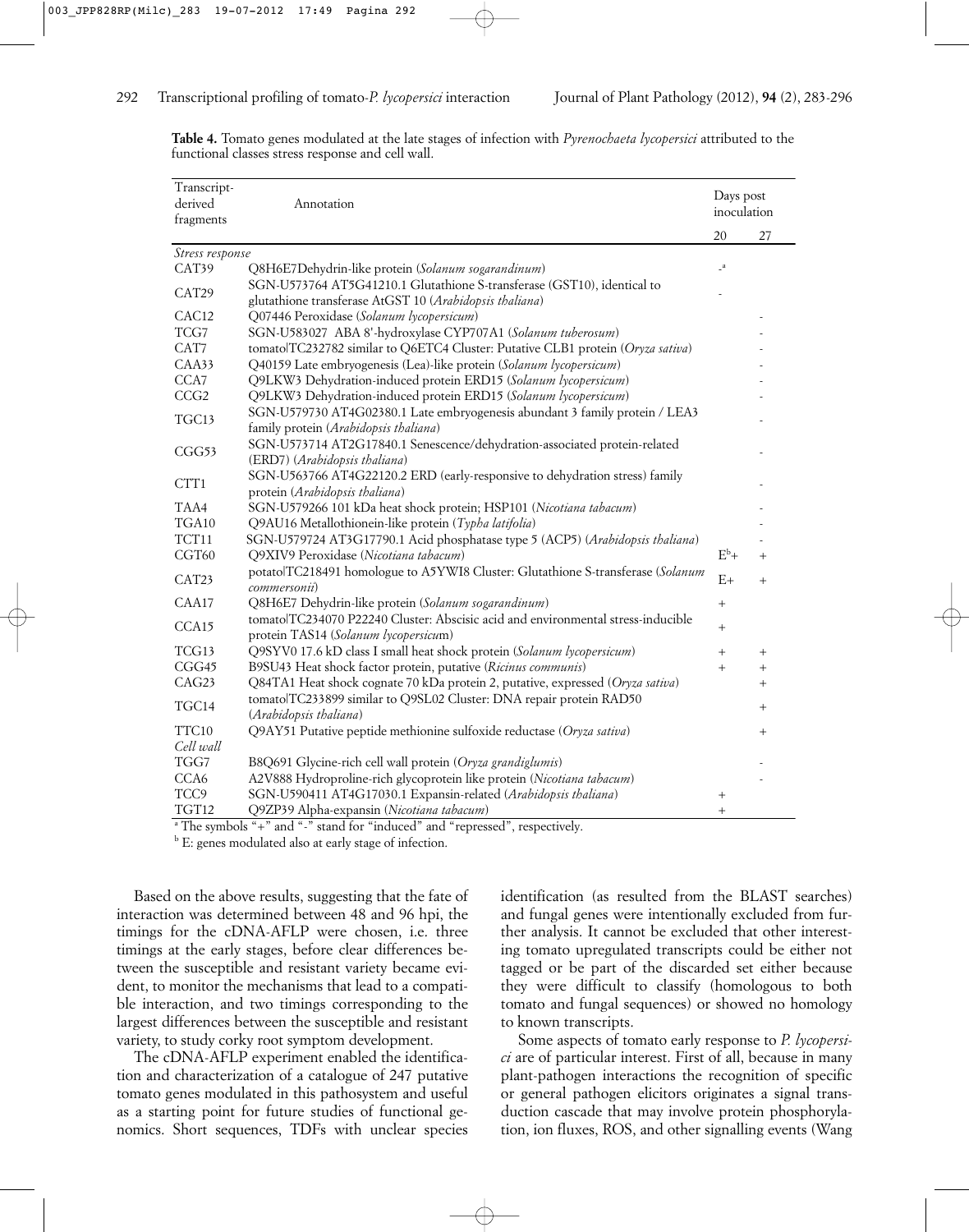*et al*., 2010), some of such signal transduction components were identified in the present study. These proteins include two receptor-like kinases, i.e. a putative receptor-like serine-threonine protein kinase and a putative protein WAKL1 (wall-associated kinase like 1) which are induced already at the early stage of infection (Table 1). Interestingly, a member of the NBS-LRR gene family was found to be the key gene responsible for susceptibility in a compatible interaction Arabidopsis-*Cochliobolus victoriae* (Lorang *et al.,* 2007). This finding, together with the discovery of other susceptibility genes reviewed by Eckardt (2002), shed new light on the mechanisms that may lead to the establishment of a compatible interaction.

Secondly, a significant number of genes modulated in the tomato-*P. lycopersici* interaction were related to transcription, at both early and late stages, in agreement with the notion that plant resistance response is mediated by a complex interplay of activating and repressing transcriptional regulators (Eulgem, 2005).

As a general observation, signalling pathways were activated at the beginning of the infection (48-96 hpi) when the plant tried to mount the defence response to the pathogen attack, and some were induced at 20 dpi as well, while a large part of the genes classified as signal transduction were downregulated at 27 dpi (Table 1 and 2, Fig. 2). Differential activation of kinases is also an indicator of the wide physiological remodelling triggered by fungal attack (D'Ippolito *et al*., 2010). These results suggest that *P. lycopersici* may interfere with signalling components and transcription factors involved in the host basal defence and that suppression of signalling pathways may lead to the compatible interaction, as already reported (Polesani *et al*., 2008).

In addition to activation of primary defence responses, pathogen signals may be amplified by secondary signal molecules and can trigger plant defence-related genes, such as those encoding glutathione S-transferases (GST), peroxidases, cell wall proteins, proteinase inhibitors, and PR proteins (Wang *et al*., 2010). Several genes modulated in the present study encoded proteins involved in the generation and scavenging of oxidative stress, but only two genes coding for proteins involved in ROS metabolism, glutathione S-transferase and peroxidase, were induced at early stage of infection and remained activated during the later stage of infection as well. ROS accumulation during the early stages of plant defence is known as oxidative burst. Although ROS accumulation alone is insufficient to trigger disease resistance (Heath, 2000), they contribute to plant defence by reinforcing the cell walls, by their toxicity to invading pathogens and by signalling further defence responses. Differential expression of these genes indicates the activation of defence pathways even in compatible interactions between tomato and the fungus. However, ROS can cause severe cellular damage so are thus tightly regulated and detoxified by complex enzymatic and nonenzymatic mechanism, such as DNA repair protein RAD50 that was identified in the present study as induced at the later stage of infection.

**5A 5B** 

**Fig. 4.** Macroscopic views of tomato roots artificially infected with the GUS-transformed *Pyrenochaeta lycopersici* isolate ER-1211 after GUS staining at different timings after infection: 1 - 48 hpi; 2 - 72 hpi; 3 - 96 hpi; 4 - 7 dpi; 5 - 20 dpi; 6 - 27 dpi. A, resistant tomato genotype; B, susceptible tomato genotype.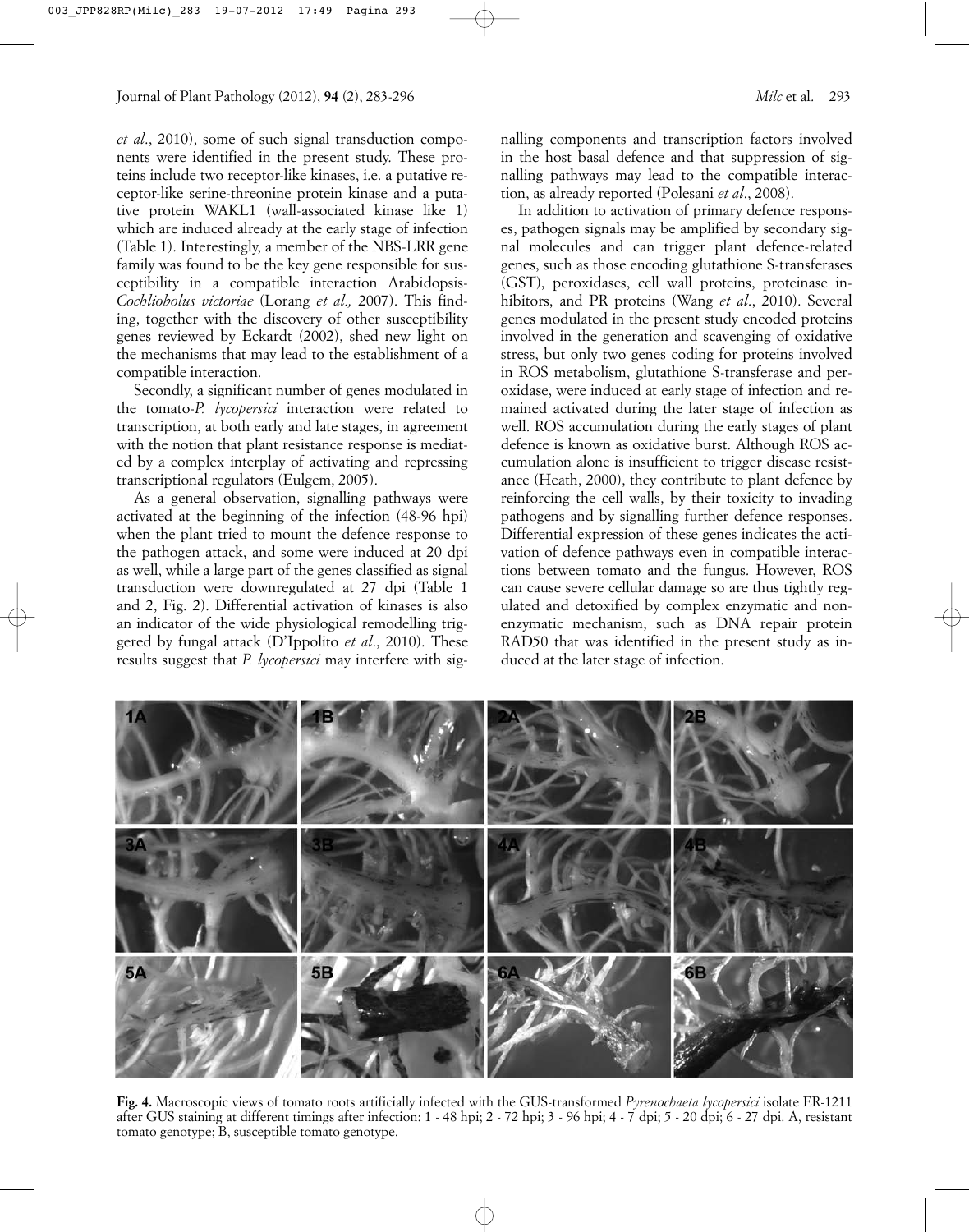Several genes coding for antifungal proteins, chitinases, and enzyme inhibitors were induced at the later stages of infection during corky root symptom development. Similar results have already been reported for a susceptible grapevine-*Eutypa lata* interaction which showed that the genes known to be involved in plant defence towards fungal pathogens, like those coding for PR proteins, were among the responsive genes at the time of symptoms development (Rotter *et al*., 2009). Chitinase protein was detectable by Western analysis only in tissues with visible disease symptoms in susceptible pine seedlings challenged with *Fusarium subglutinans* f. sp. *pini*, while the resistant plants accumulated it much earlier (Davis *et al*., 2002). All those results confirm the theory that defence responses are induced both in compatible and in incompatible interactions, the main differences being the intensity of the response and its onset time (Rotter *et al*., 2009).

A group of genes modulated at the later stages of infection could be involved in processes linked to the deterioration of the root system as a result of *P. lycopersici* infection. Genes responsible for cell wall loosening (expansin family) were induced. Expansin proteins are known to be involved in cell expansion and other developmental events during which cell wall modification occurs and their upregulation may be associated with response to abiotic stress. Expansins were also reported to be abundantly expressed in the most apical region of adventitious roots (Colmer *et al*., 2004) and to the upregulation of these genes at the later stage of infection obtained in the present study may be attributed the emission of adventitious roots by tomato plant in response to *P. lycopersici*-induced main root system deterioration.

Among the upregulated transport-related genes were those coding for aquaglyceroporin and a protein similar to aquaporin. The upregulation of those genes at later infection stages may reflect the major water requirements for pathogen growth, as already reported by Gibly *et al*. (2004). One class of functional proteins, termed dehydrins, were both upregulated (20 dpi) and downregulated (27 dpi). Several genetic studies have indicated their role in water deficit or cold tolerance. The activation of drought-inducible genes followed by their repression at later stages of infection might reflect the emission of adventitious roots by the plant in response to osmotic stress related to main root system deterioration caused by *P. lycopersici*. Dehydrins were identified among rewatering repressed and drought inducible transcripts (Wong *et al.,* 2006). Downregulation of the transcripts encoding water stress-inducible proteins when adventitious roots develop and become functional has already been reported by Brinker *et al.* (2004).

The gene expression profiles obtained during the late infection stages resembled a typical response to various pathogens, which is qualitatively similar in compatible and incompatible interactions, and includes a shift from

housekeeping to defence metabolism (Scheideler *et al*., 2002). Moreover, in the case of compatible interactions the host metabolism is redirected to accomplish the needs of the pathogen (Panstruga, 2003; Fabro *et al*., 2008). A strong downregulation of the genes mainly involved in general metabolism as observed in the present study was reported for *Arabidopsis* inoculated with either the non-host agent of barley powdery mildew *Blumeria graminis* f. sp. *hordei* or the virulent powdery mildew pathogen *Golovinomyces cichoracearum* (former *Erysiphae cichoracearum*) (Zimmerli *et al*., 2004). *Medicago truncatula* genes involved in lipid metabolism and transcription were repressed during interaction with the biotroph *Erysiphae pisi* together with genes in the categories response to stress, calcium-mediated signalling, cell wall organization and biogenesis and flavonoid biosynthesis (Foster-Hartnett *et al*., 2007). According to our results, at 27 dpi also genes assigned to signal transduction, transport, stress response, secondary metabolism and resistance classes were strongly repressed. This could mean that the plant metabolism was definitely compromised and shifted to the pathogen needs, even if some defence-related genes (like those encoding endochitinases and enzyme inhibitors) were still induced even at the latest stage of infection (Fig. 2, Table 2-4).

The present paper represents a contribution to unravel the modifications of gene expression in a non simple experimental pathosystem (tomato-*P. lycopersici*) characterized by slow progression of the disease and the difficult early diagnosis. It seems therefore of utmost importance that this study allowed us to identify a significant set of gene expression modifications through the entire disease time course, from infection to symptom development.

The overall results indicate that the network of signalling, involved in tomato response to *P. lycopersici* infection may be very complex and further studies are necessary to unravel the mechanisms that govern the resistant response. Functional characterization of these genes will assist in the dissection of the molecular mechanisms and cellular processes involved in tomato susceptible and resistant response to the pathogen.

### **ACKNOWLEDGEMENTS**

This work was carried out within the framework of the Project "RESPAT" funded by the Agricultural Research Council - CRA.

### **REFERENCES**

Aragona M., Infantino A., 2008. Expression profiling of tomato response to *Pyrenochaeta lycopersici* infection. *Acta Horticulturae* **789**: 257-263.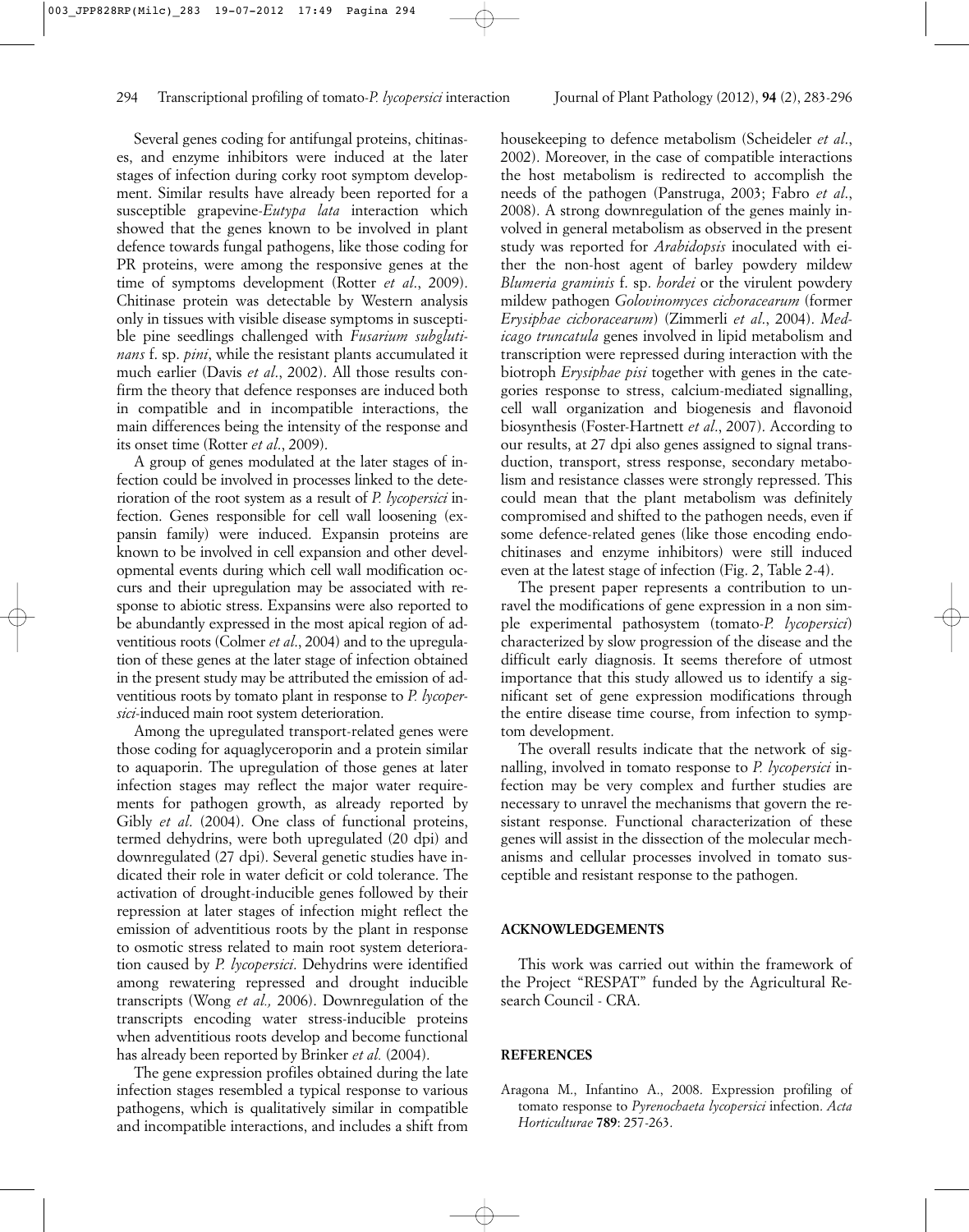- Atschul S.F., Madden T.L., Schaffer A.A., Zhang J., Zhang Z., Miller W., Lipman D.J., 1997. Gapped BLAST and PSI-BLAST: a new generation of protein database search programs. *Nucleic Acids Research* **25**: 3389-3402.
- Bachem C.W.B., Oomen R.J.F.J., Visser R.G.F., 1998. Transcript imaging with cDNA-AFLP: A step-by-step protocol. *Plant Molecular Biology Reporter* **16**: 157-173.
- Breyne P., Dreesen R., Cannoot B., Rombaut D., Vandepoele K., Rombauts S., Vanderhaeghen R., Inze D., Zabeau M., 2003. Quantitative cDNA-AFLP analysis for genome-wide expression studies. *Molecular Genetics and Genomics* **269**: 173-179.
- Brinker M., van Zyl L., Liu W., Craig D., Sederoff R.R., Clapham D.H., von Arnold S., 2004. Microarray analyses of gene expression during adventitious root development in *Pinus contorta*. *Plant Physiology* **135**: 1526-1539.
- Caldo R.A., Nettleton D., Wise R.P., 2004. Interaction-dependent gene expression in *Mla*-specified response to barley powdery mildew. *The Plant Cell* **16**: 2514-2528.
- Caldo R.A., Nettleton D., Peng J., Wise R.P., 2006. Stage-specific suppression of basal defense discriminates barley plants containing fast- and delayed-acting *Mla* powdery mildew resistance alleles. *Molecular Plant-Microbe Interaction*s **19**: 939-947.
- Colmer T.D., Peeters A.J.M., Wagemaker C.A.M., Vriezen W.H., Ammerlaan A., Voesenek L.A.C.J., 2004. Expression of a-expansin genes during root acclimations to O2 deficiency in *Rumex palustris*. *Plant Molecular Biolo*gy **56**: 423-437.
- Davis J.M., Wu H., Cooke J.E., Reed J.M., Luce K.S., Michler C.H., 2002. Pathogen challenge, salicylic acid, and jasmonic acid regulate expression of chitinase gene homologs in pine. *Molecular Plant-Microbe Interactions* **15**: 380-387.
- D'Ippolito S., Martin M.L., Salcedo M.F., Atencio H.M., Casalongue C.A., Godoy A.V., Fiol D.F., 2010. Transcriptome profiling of *Fusarium solani* f. sp. *eumartii* -infected potato tubers provides evidence of an inducible defense response. *Physiological and Molecular Plant Pathology* **75**: 3-12.
- Doganlar S., Dodson J., Gabor B., Beck-Bunn T., Crossman C., Tanksley S.D., 1998. Molecular mapping of the *py-1* gene for resistance to corky root rot (*Pyrenochaeta lycopersici*) in tomato. *Theoretical and Applied Genetics* **97**: 784- 788.
- Eckardt N.A., 2002. Plant disease susceptibility genes? *The Plant Cell* **14**: 1983-1986.
- Ekengren S.K., 2008. Cutting the Gordian knot: taking a stab at corky root rot of tomato. *Plant Biotechnology* **25**: 265-269.
- Eulgem T., 2005. Regulation of the *Arabidopsis* defense transcriptome. *Trends in Plant Science* **10**: 71-78.
- Fabro G., Di Rienzo J.A., Voigt C.A., Savchenko T., Dehesh K., Somerville S., Alvarez M.E., 2008. Genome-wide expression profiling Arabidopsis at the stage of *Golovinomyces cichoracearum* haustorium formation. *Plant Physiology* **146**: 1421-1439.
- Flor H.H., 1971. Current status of the gene-for-gene concept. *Annual Review of Phytopathology* **9**: 275-276.
- Foster-Hartnett D., Danesh D., Panuela S., Sharopova N., Endre G., Vandenbosch K.A., Young N.D., Samac D.A., 2007. Molecular and cytological responses of *Medicago*

*truncatula* to *Erysiphe pisi*. *Molecular Plant Pathology* **8**: 307-319.

- Gibly A., Bonshtien A., Balaji V., Debbie P., Martin G.B., Sessa G., 2004. Identification and expression profiling of tomato genes differentially regulated during a resistance response to *Xanthomonas campestris pv. vesicatoria*. *Molecular Plant-Microbe Interactions* **17**: 1212-1222.
- Glazebrook J., 2005. Contrasting mechanisms of defense against biotrophic and necrotrophic pathogens. *Annual Review of Phytopathology* **43**: 205-227.
- Goodenough P.W., Maw G.A., 1973. Effects of *Pyrenochaeta lycopersici* infection on nutrient uptake by tomato plants. *Annals of Applied Biology* **73**: 339-347.
- Heath M.C., 2000. Non-host resistance and nonspecific plant defenses. *Current Opinion in Plant Biology* **3**: 315-319.
- Hematy K., Cherk C., Somerville S., 2009. Host-pathogen warfare at the plant cell wall. *Current Opinion in Plant Biology* **12**: 406-413.
- Hogenboom N.G., 1970. Inheritance of resistance to corky root in tomato (*Lycopersicon esculentum* Mill.). *Euphytica* **19**: 413-425.
- Hong W., Xu Y.-P., Zheng Z., Cao J.-S., Cai X.-Z., 2007. Comparative transcript profiling by cDNA-AFLP reveals similar patterns of *Avr4/Cf-4*- and *Avr9/Cf-9*-dependent defence gene expression. *Molecular Plant Pathology* **8**: 515- 527.
- Jefferson R.A., 1987. Assaying chimeric genes in plants: The GUS gene fusion system. *Plant Molecular Biology Report* **5**: 387-405.
- Jones J.D.G., Dangl J.L., 2006. The plant immune system. *Nature* **444**: 323-329.
- Last F.T., Ebben M.H., 1966. The epidemiology of tomato brown root rot. *Annals of Applied Biology* **57**: 95-112
- Laterrot H., 1983. La lutte génétique contre la maladie des racines liegueses de la tomate. *Horticultural Reviews* **238**: 143-150.
- Laterrot H., 1987. Near isogenic tomato lines in Moneymaker type with different genes for disease resistances. *Report of the Tomato Genetics Cooperative* **37**: 91.
- Li C., Bai Y., Jacobsen E., Visser R., Lindhout P., Bonnema G., 2006. Tomato defense to the powdery mildew fungus: differences in expression of genes in susceptible, monogenic- and polygenic resistance responses are mainly in timing. *Plant Molecular Biology* **62**: 127-140.
- Lorang J.M., Sweat T.A., Wolpert T.J., 2007. Plant disease susceptibility conferred by a "resistance" gene. *Proceedings of the National Academy of Sciences USA* **104**: 14861- 14866.
- Nimchuk Z., Eulgem T., Holt B.F. III, Dangl J.L., 2003. Recognition and response in the plant immune system. *Annual Review of Genetics* **37**: 579-609.
- Panstruga R., 2003. Establishing compatibility between plants and obligate biotrophic pathogens. *Current Opinion in Plant Biology* **6**: 320-326.
- Pohronezny K.L., Volin R.B., 1991. Corky Root Rot. In: Jones J.B., Jones J.P., Stall R.E., Zitter T.A. (eds). Compendium of Tomato Diseases, pp. 12-13. APS Press, St. Paul, MN, USA.